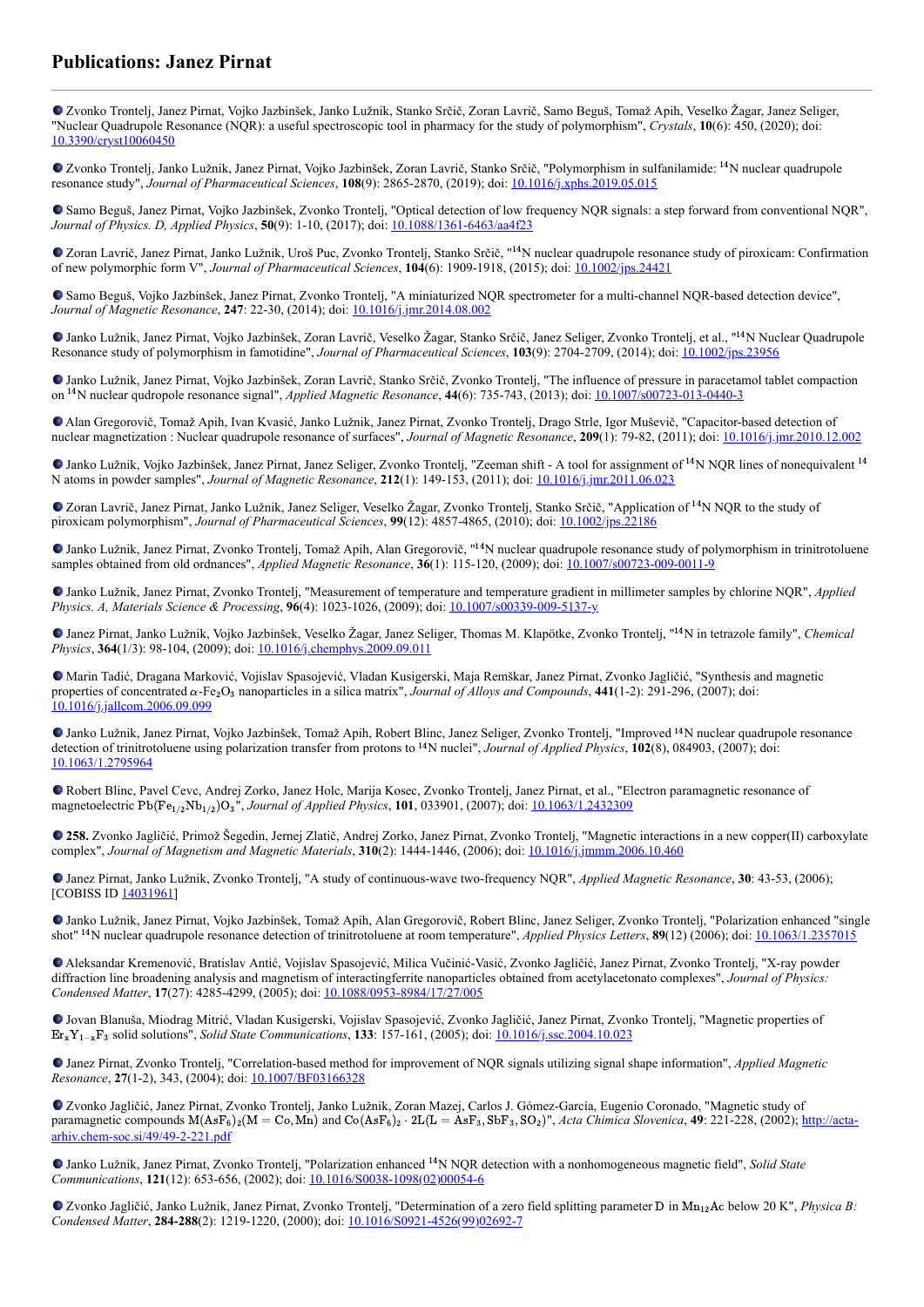Janez Pirnat, Zvonko Trontelj, Zvonko Jagličić, Karel Lutar, Horst Borrmann, "Arsenic NQR in the paramagnetic complex  $Co(AsF_6)_2 \cdot 2AsF_3$ ", *Zeitschrift Für Naturforschung A, A Journal of Physical Sciences*, **55**(1-2): 212-214, (2000); doi: [10.1515/zna-2000-1-237](https://doi.org/10.1515/zna-2000-1-237)

Janez Pirnat, Zvonko Trontelj, Janko Lužnik, Davorin Kirin, "Halogen NQR and the phase transition in CH<sub>3</sub>Hg-halide family", Zeitschrift Für *Naturforschung A, A Journal of Physical Sciences*, **55**(1-2): 215-218, (2000); doi: [10.1515/zna-2000-1-238](https://doi.org/10.1515/zna-2000-1-238)

Zvonko Jagličić, Janko Lužnik, Janez Pirnat, Zvonko Trontelj, Aleš Omerzu, Dragan Mihailović, "Magnetism in some charge donor - C<sub>60</sub> compounds: SOUID measurements and model studies", *Journal of Magnetism and Magnetic Materials*, **196-197**: 576-577, (1999); doi: 10.1016/S0304-8

Zvonko Jagličić, Janko Lužnik, Janez Pirnat, Zvonko Trontelj, Dragan Mihailović, Aleš Mrzel, Aleš Omerzu, "Ferromagnetic behaviour of TDAE − C<sub>60</sub> samples studied with a SQUID magnetometer", *Molecular Crystals and Liquid Crystals Science and Technology. Section A, Molecular Crystals and Liquid Crystals*, **334**: 469-475, (1999); doi: [10.1080/10587259908023343](https://doi.org/10.1080/10587259908023343%22)

Janez Pirnat, Zvonko Trontelj, "Two-dimensional protonic conductor SnCl<sub>2</sub> ⋅ 1.5H<sub>2</sub>O - comparison with SnCl<sub>2</sub> ⋅ 2H<sub>2</sub>O", *Solid State Ionics*, **125**: 135-140, (1999); doi: [10.1016/S0167-2738\(99\)00167-8](https://doi.org/10.1016/S0167-2738(99)00167-8%22)

Janez Pirnat, Zvonko Trontelj, Horst Borrmann, "NQR view of solid phases of NOCl", *Zeitschrift Für Naturforschung A, A Journal of Physical Sciences*, **53a**(6-7): 537-541, (1998); doi: 10.1515/zna-1998-

Zvonko Jagličić, Zvonko Trontelj, Janko Lužnik, Janez Pirnat, Robert Blinc, "Magnetic properties of TDAE-C<sub>60</sub> single crystal and powder samples: the influence of thermal annealing", *Solid State Communications*, **101**: 591-595, (1997); doi: [10.1016/S0038-1098\(96\)00654-0](https://doi.org/10.1016/S0038-1098(96)00654-0)

Janez Pirnat, Janko Lužnik, Zvonko Jagličić, Zvonko Trontelj, "Dehydration of wet SnCl<sub>2</sub>(OH<sub>2</sub>) ⋅ H<sub>2</sub>O powder in gas stream", *Journal de Physique I*, 6: 1237-1248, (1996); doi: [10.1051/jp1:1996126](https://doi.org/10.1051/jp1:1996126)

Peter Venturini, Ljubo Golič, Zvonko Trontelj, Janko Lužnik, Zvonko Jagličić, Janez Pirnat, "Antiferromagnetic correlations and weak ferromagnetism in a TDAE<sup>+</sup> – C<sub>60</sub> single crystal", *Physical Review Letters*, **76**: 523-526, (1996); doi: <u>[10.1103/PhysRevLett.76.523](https://doi.org/10.1103/PhysRevLett.76.523)</u>

Janez Pirnat, Zvonko Trontelj, Horst Borrmann, "Chlorine NQR and phase transition in NOCl", *Zeitschrift Für Naturforschung A, A Journal of Physical Sciences*, **51**(5-6): 736-738, (1996); doi: [10.1515/zna-1996-5-663](https://doi.org/10.1515/zna-1996-5-663)

Janez Pirnat, Janko Lužnik, Zvonko Jagličić, Zvonko Trontelj, "Dehydration of solid SnCl<sub>2</sub>(OH<sub>2</sub>) ⋅ H<sub>2</sub>O to SnCl<sub>2</sub>", Zeitschrift Für Naturforschung A, A *Journal of Physical Sciences*, **49 a**: 367-372, (1994); doi: [10.1515/zna-1994-1-254](https://doi.org/10.1515/zna-1994-1-254)

Janez Pirnat, Zvonko Trontelj, "Concentric superconducting shells with weak links in an external magnetic field", *IEEE Transactions on Magnetics*, 27(2): 2503-2506, (1991); doi: [10.1109/20.133727](https://doi.org/10.1109/20.133727)

Janez Pirnat, Vojko Jazbinšek, "Incommensurate modulation of EFG in ThX<sub>4</sub> (X = Cl, Br)", *Bulletin of Magnetic Resonance*, **12**: 148-153, (1990); [COBISS ID [9387353\]](https://plus.si.cobiss.net/opac7/bib/9387353?lang=en)

Janez Pirnat, Janko Lužnik, Zvonko Trontelj, Prasad K. Kadaba, "Iodine NQR and phase transitions in [N(CH<sub>3)4</sub>]2 $\text{ZnI}_4$ ", Zeitschrift Für Naturforschung *A, A Journal of Physical Sciences*, **45**: 349-352, (1990); doi: [10.1515/zna-1990-3-423](https://doi.org/10.1515/zna-1990-3-423)

Janez Pirnat, Janko Lužnik, Zvonko Trontelj, "High temperature superconductors in the radiofrequency field", *IEEE Transactions on Magnetics*, **25**: 2364-2367, (1989); doi: [10.1109/20.92783](https://doi.org/10.1109/20.92783)

Janez Pirnat, "Ferroelectric behavior of incommensurate  $X_2 Y Z_4$  systems - long wave component(s) of incommensurate modulation", *Ferroelectrics*, 79: 339-342, (1988); doi: [10.1080/00150198808229464](http://dx.doi.org/10.1080/00150198808229464)

Janez Pirnat, Zvonko Trontelj, "Static displacement waves in some  $X_2 Y Z_4$  type incommensurate systems studied by NQR and NMR", Zeitschrift Für *Physik B, Condensed Matter*, **66**: 495-506, (1987); doi: **[10.1007/BF01303899](https://doi.org/10.1007/BF01303899)** 

Sašo Bedenk, Janko Lužnik, Janez Pirnat, Zvonko Trontelj, W. Windsch, "Bromine nuclear quadrupole resonance in tri-sarcosine calcium bromide", *Physica Status Solidi A: Application and Material Science*, **95**: K33-K35, (1986); doi: [10.1002/pssa.2210950153](https://doi.org/10.1002/pssa.2210950153)

Janez Pirnat, Janko Lužnik, Zvonko Trontelj, "Electric field gradient modulation in incommensurate systems X<sub>2</sub>YZ<sub>4</sub>", Zeitschrift Für Naturforschung A, *Physik, Physikalische Chemie, Kosmophysik*, **41**(1/2): 256-260, (1986); doi: [10.1515/zna-1986-1-245](https://doi.org/10.1515/zna-1986-1-245)

Zvonko Trontelj, Janez Pirnat, Janko Lužnik, "Current multipole model in biomagnetism", *Medical & Biological Engineering & Computing*, **23**(Suppl. 1): 15-16, (1985); [COBISS ID [9154137\]](https://plus.si.cobiss.net/opac7/bib/9154137?lang=en)

Zvonko Trontelj, Janko Lužnik, Janez Pirnat, "Alternatives to the SQUID magnetometer for some biomagnetic measurements", *Il Nuovo Cimento D*, **2**(2): 214-223, (1983); doi: [10.1007/BF02455925](https://doi.org/10.1007/BF02455925)

Janez Pirnat, Janko Lužnik, Zvonko Trontelj, "Chlorine NQR of single crystal SnCl<sub>2</sub> ⋅ xH<sub>2</sub>O ( $x = 1.5, 2$ ): the evidence for the existence of hydrate with x = 1.5", *The Journal of Chemical Physics*, **76**: 2585-2590, (1982); doi: **10.1063/1.443236** 

Janez Pirnat, Janko Lužnik, Zvonko Trontelj, "Temperature dependence of <sup>81</sup>Br NQR in Rb<sub>3</sub>ZnBr<sub>5</sub>", *Physica Status Solidi A: Application and Material Science*, **74**: K55-K57, (1982); doi: [10.1002/pssa.2210740156](https://doi.org/10.1002/pssa.2210740156)

Janez Pirnat, Janko Lužnik, Zvonko Trontelj, Edo Podreka, "NQR of <sup>81</sup>Br in Rb<sub>2</sub>ZnBr<sub>4</sub>: study of phase transitions", *Bulletin of Magnetic Resonance*, 2(1-4): 250, (1981); [COBISS ID [8955993\]](https://plus.si.cobiss.net/opac7/bib/8955993?lang=en)

Janez Pirnat, Edo Podreka, Janko Lužnik, Zvonko Trontelj, "<sup>81</sup>Br NQR study of phase transitions in Rb<sub>2</sub>ZnBr<sub>4</sub>", *Fizika A: A Journal of Experimental and Theoretical Physics*, **12**(suppl. 1): 249-252, (1980); [COBISS ID [8956505](https://plus.si.cobiss.net/opac7/bib/8956505?lang=en)]

Zvonko Trontelj, Janez Pirnat, Janko Lužnik, "Chlorine NQR in normal and deuterated  $(CH_3)_4N(CCl_3COO)_2H$ ", *Journal of Molecular Structure*, **58**: 469-474, (1980); doi: [https://doi.org/10.1016/0022-2860\(80\)85048-4](https://doi.org/10.1016/0022-2860(80)85048-4)

Janko Lužnik, Igor Muševič, Janez Pirnat, Zvonko Trontelj, "Chlorine NQR and thermometry below 77 K", *Journal of Molecular Structure*, **58**: 543-546, (1980); doi: [10.1016/0022-2860\(80\)85055-1](https://doi.org/10.1016/0022-2860(80)85055-1)

Janez Pirnat, Janko Lužnik, Zvonko Trontelj, Venčeslav Kaučič, "Chlorine NQR of single crystal SnCl<sub>2</sub> · 1.5H<sub>2</sub>O", Journal of Molecular Structure, 58: 547-554, (1980); doi: [10.1016/0022-2860\(80\)85056-3](https://doi.org/10.1016/0022-2860(80)85056-3)